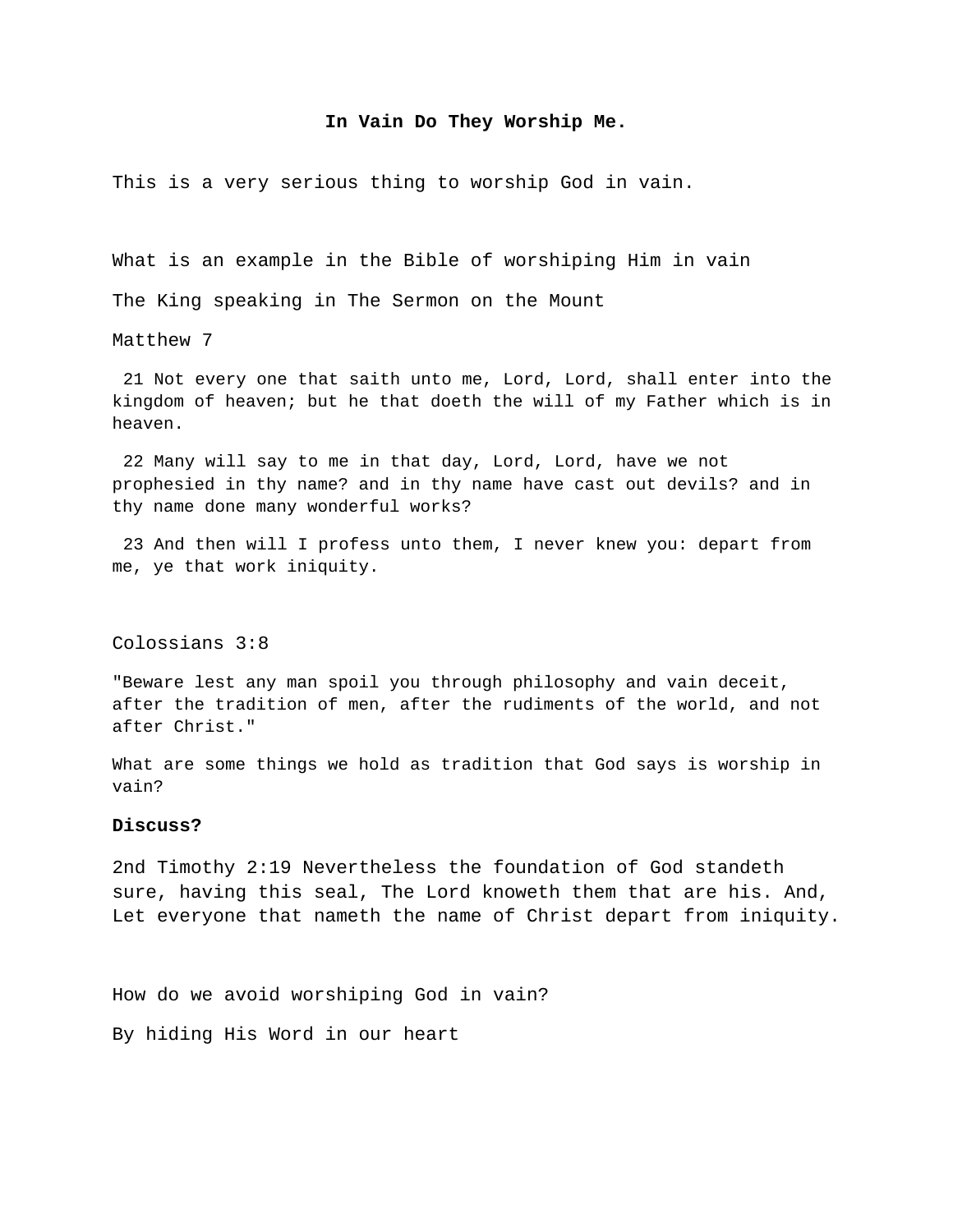Psalm 119:11 Thy Word have I hid in mine heart that I might not sin against thee.

Nullifying Gods Ten Commandments is worshiping Him in vain

Matthew Chapter 15

 1 Then came to Jesus scribes and Pharisees, which were of Jerusalem, saying,

 2 Why do thy disciples transgress the tradition of the elders? for they wash not their hands when they eat bread.

 3 But he answered and said unto them, Why do ye also transgress the commandment of God by your tradition?

 4 For God commanded, saying, Honour thy father and mother: and, He that curseth father or mother, let him die the death.

 5 But ye say, Whosoever shall say to his father or his mother, It is a gift, by whatsoever thou mightest be profited by me;

 6 And honour not his father or his mother, he shall be free. Thus have ye made the commandment of God of none effect by your tradition.

7 Ye hypocrites, well did Esaias prophesy of you, saying,

 8 This people draweth nigh unto me with their mouth, and honoureth me with their lips; but their heart is far from me.

 9 But in vain they do worship me, teaching for doctrines the commandments of men.

\What command were they nullifying?

Honor thy father and thy mother

He the king whose law is broken calls us hypocrites, when we exalt our tradition above His Law

They added to the Law and teaching of the Lord and made his teaching into a burden grievous to be born

This is the danger that as we grow in God we start thinking we are smarter than God by substituting our own philosophy and traditions in the place of the commandment of God.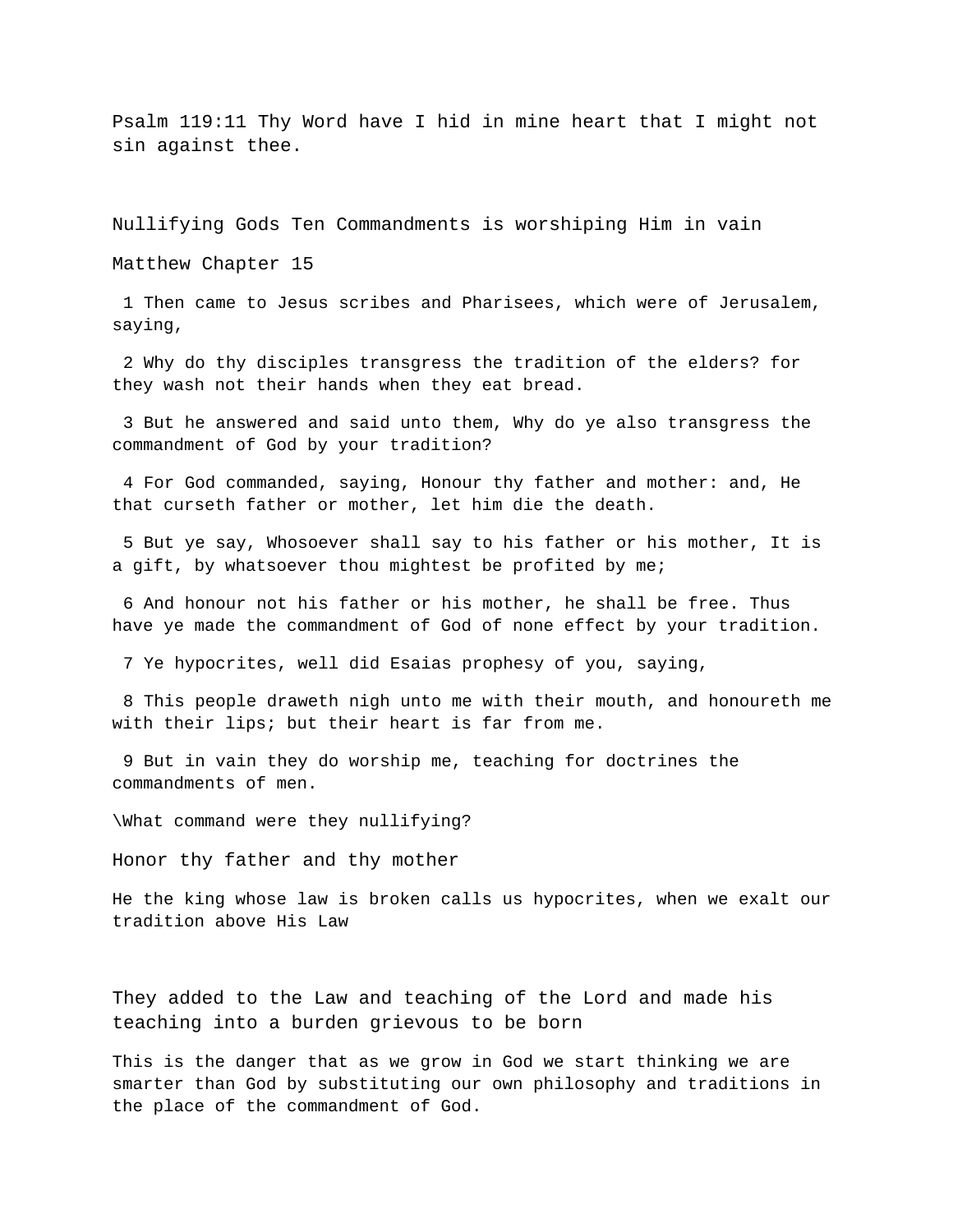I am guilty? You bet I'm guilty I have done that many times but when you repent, you turn to God's will and not your own.

Part of repentance is accepting the Law of God as valid for us and putting ourselves under the yoke of the Perfect Man, Jesus who did nothing against that Law at all and paid its penalty.

However as any court in the human realm will tell us, just because we are no longer under the penalty of breaking the Law we better take heed as we can find ourselves back under its penalty.

The tradition of man says the Law and teaching of God are not important or are of less importance than our teachings. Where do we teach amiss from the Law of Love we are in need of repentance.

We can feel God and still miss Him they did in the promise land in Shiloh when the Lord left his dwelling. The only way to know you are pleasing to God is by the Blood of Jesus and a life of readjustment to God's will. Sheep do not stay with the wolf once they recognize it. They leave or cry to the shepherd if they cannot get free. Are we leaving the wolf or embracing him?

Do we worship the Lord in vain?

We love you Lord we say in our songs and it is real worship but is it effectual worship unless we truly show our love by embracing God's commandments? His commandments are not grievous to those who love Him. The heart cry of the gospel is the Love of God and our response by willingly obeying the Law of God.

The opposite of worshiping God in vain is effectual worship that moves God.

How do we move the Lord? When we worship Him in the beauty of Holiness and let Him be Lord of all. This moves The Lord and is not worship in vain.

Abraham was not perfect nor was David or any of the Old Testament saints; but their worship of God involved cleaving to Him.

We need to study the motives and the history behind our traditions to make sure we are not worshiping Him in vain.

Use an internet search use encyclopedias, but research traditions of men even and especially religious traditions.